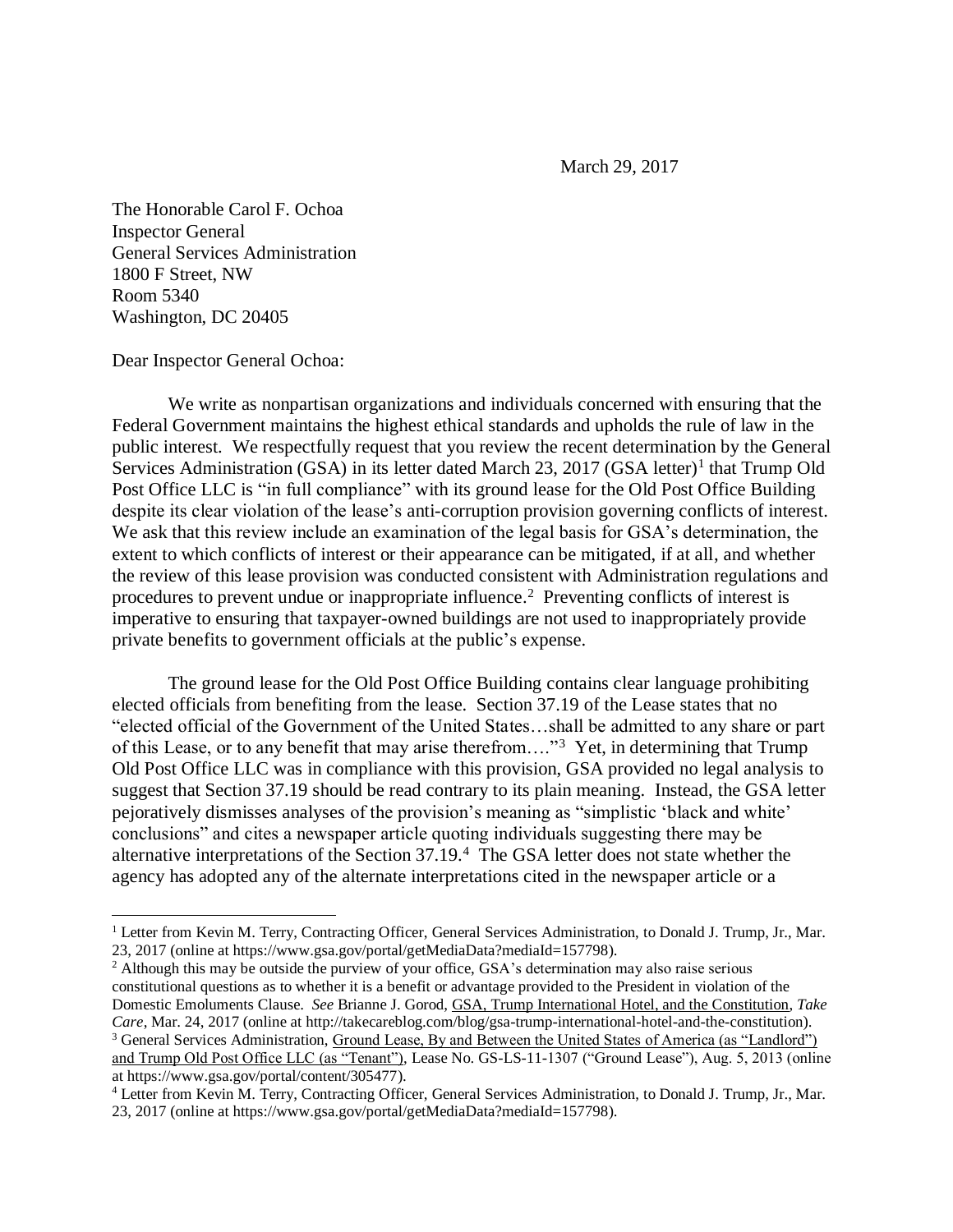different legal analysis altogether. In the absence of such an analysis, it is impossible to know how GSA believes it is acting consistent with the provisions of the contract in making this determination.

While the GSA letter does not provide any legal analysis to support its determination, GSA appears to rely on certain aspects of Trump Old Post Office LLC's organizational structure in reaching the conclusion that it is not in breach of its lease. Specifically, the letter notes that "during his term in office, the President will not receive any distributions from the Trust that would have been generated from the hotel" and "the funds generated by the hotel will not flow to the President through DJT Holdings LLC…[but rather], the funds will be 'used to support and enhance the business of Tenant [and] operation of the hotel.<sup>"5</sup> Yet these aspects of Trump Old Post Office LLC's organizational structure do not obviate the conflict of interest concerns in any way. President Trump has refused to divest his conflicts of interest and still owns the hotel. Enhancing his business and hotel will provide a clear benefit to President Trump, and the arrangement does not deny him this financial benefit, but simply delays it until after he leaves office, when he will be able to reap the financial rewards from improvements to the hotel and business made during his time in office. It is nonsensical to read the ban on "any share or part of this Lease, or . . . any benefit" going to an elected official as meaning only an immediately liquid cash payment. At no point in its cursory discussion of this matter does the GSA letter address or even acknowledge these commonsense concerns or attempt to rebut them, raising serious questions as to the nature and quality of the analysis leading to its determination.

In addition to running contrary to the plain language of the contract, this lease to Trump Old Post Office LLC also creates a serious risk of conflicts of interest. In discussing analogous prohibitions on awarding contracts to Government employees, GSA states that is does so in order to "avoid any conflict of interest that might arise between the employees' interests and their Government duties, and to avoid the appearance of favoritism or preferential treatment by the Government toward its employees."<sup>6</sup> Yet by allowing President Trump to effectively act as both landlord and tenant, this arrangement creates both the appearance, and very real risk, of favoritism and preferential treatment to the detriment of taxpayers. The President will appoint the Administrator of General Services and then will be in the position of effectively negotiating with himself (or his adult children) through his appointee in determining future changes to the lease agreement that could have significant financial consequences. We ask that your office review this arrangement to determine what steps, if any, GSA can take to reduce the risk of such conflicts of interest, or their appearance.

Moreover, we are concerned that the significant financial interest that the President has in this matter raises the possibility of undue influence in GSA's determination regarding the provisions of this lease. We are particularly concerned about this possibility given that the determination in the GSA letter is contrary to previous statements made by GSA to members of Congress in December regarding this matter.<sup>7</sup> Further concerns are raised by gratuitous

 $\overline{a}$ 

<sup>5</sup> *Id*.

<sup>6</sup> Federal Acquisition Regulation, 48 C.F.R, § 3.601.

<sup>7</sup> Letter from Ranking Member Elijah E. Cummings, House Committee on Oversight and Government Reform, Ranking Member Peter A. DeFazio, House Committee on Transportation and Infrastructure, Ranking Member Gerald Connolly, Subcommittee on Government Operations, and Ranking Member André Carson, Subcommittee on